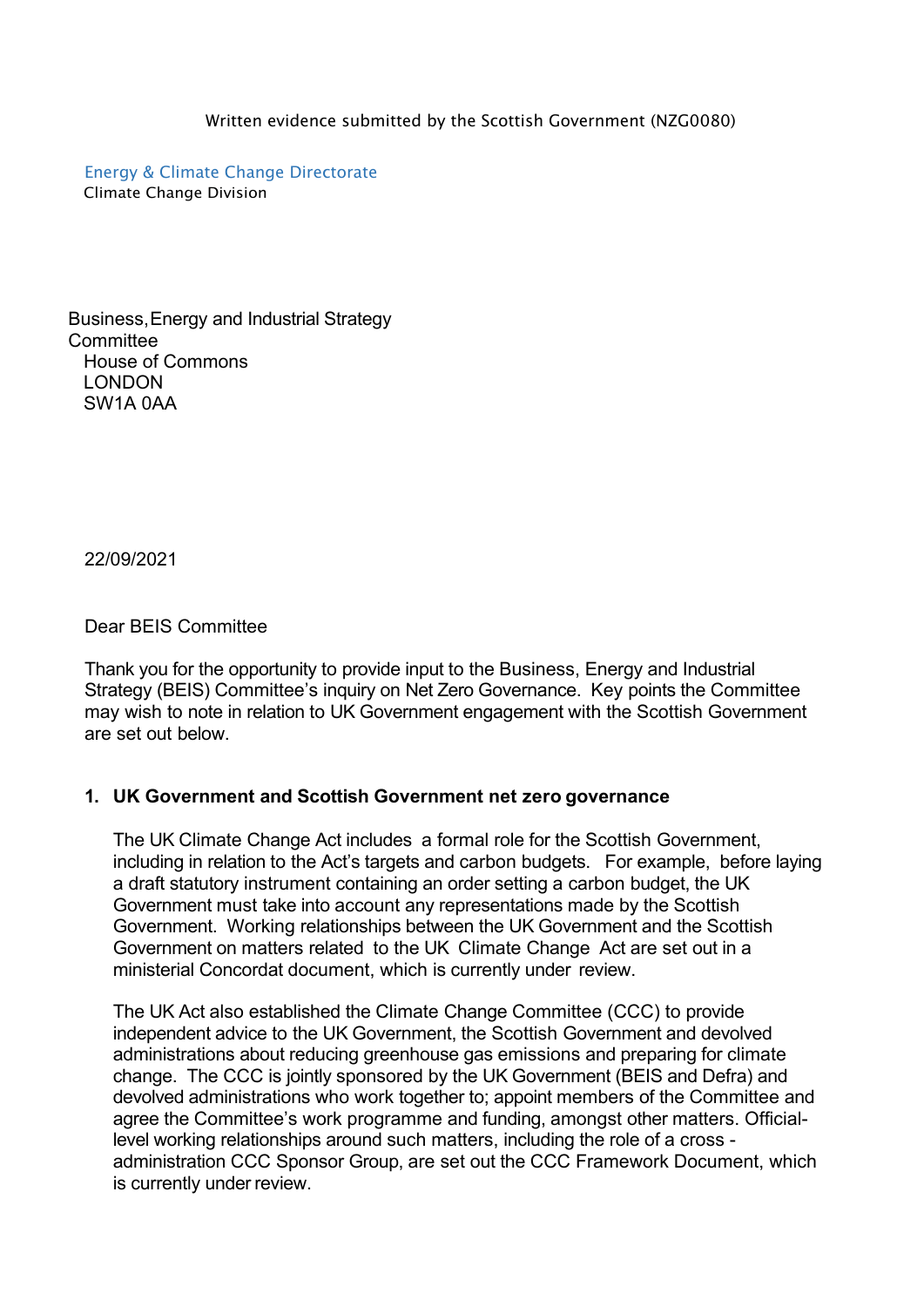Scottish Government climate governance operates through a ministerial and corporate climate governance framework. Accountability for climate action is held primarily at Cabinet, although the Scottish Government have recently agreed to establish a new Cabinet Sub-Committee for the Climate Emergency. Oversight and assurance at a corporate level is provided by the Global Climate Emergency (GCE) Board which provides strategic steer and co-ordination on cross-Government projects to ensure a whole systems approach to delivering a just transition to statutory emissions reduction targets and strengthening climate adaptation in Scotland. External advice is provided through key bodies, including the CCC, the Just Transition Commission, and more recently Scotland's Climate Assembly.

### **2. Engagement to date and evidence that Scottish Government involvement has influenced UK Government strategy and decisions.**

Existing mechanisms as detailed below and others, including the National Inventory Steering Committee (NISC), the UK Hydrogen Council and shared learning on behaviour change and public attitudes, are useful but could be strengthened through additional efforts, including in particular the four nations' summit called for by the First Minister to ensure shared strategic approach.

The Net Zero, Energy and Climate Change Inter-Ministerial Group (IMG) is intended to support effective engagement and collaboration in areas of shared interest between the portfolio ministers leading on these issues within the UK administrations. The IMG can be a useful forum to ensure strategic coherence and dialogue between nations, recognising the differing stages and timescales on climate change policy development in each country. However, it would be significantly strengthened if the Scottish Government had timely access to more detailed information on current plans and policies under consideration for inclusion in forthcoming UK Government strategies, given the inter-related nature and impact of climate action.

The IMGhas focused on the UK Government Net Zero Strategy for the first half of this year, with the UK Emissions Trading Scheme (ETS) proposed to play a more dominant role over the coming months. While recent discussions have been welcome, the impact of four nations' governance approach is not evident as the Scottish Government has not seen UK Government outputs as yet. For example, the Scottish Government has not seen or been engaged in drafting the Net Zero Strategy, but has shared views and put forward specific 'asks' at IMG.

The Scottish Government has also not been sighted as yet on the Net Zero Cost Review from HM Treasury and discussion has been limited. The HMT Net Zero Review was initiated in response to a recommendation from the Climate Change Committee (CCC) that the Treasury review the distribution of costs and benefits arising from the net-zero transition, to businesses, households and the Exchequer. It is also considering the longterm decarbonisation funding needs and policy implications of this. Given the split of devolved and reserved responsibilities relating to the costs and benefits of climate change action, and the governmental funding requirements, the Scottish Government has repeatedly sought engagement and meaningful involvement in the Net Zero Review. This has not been forthcoming.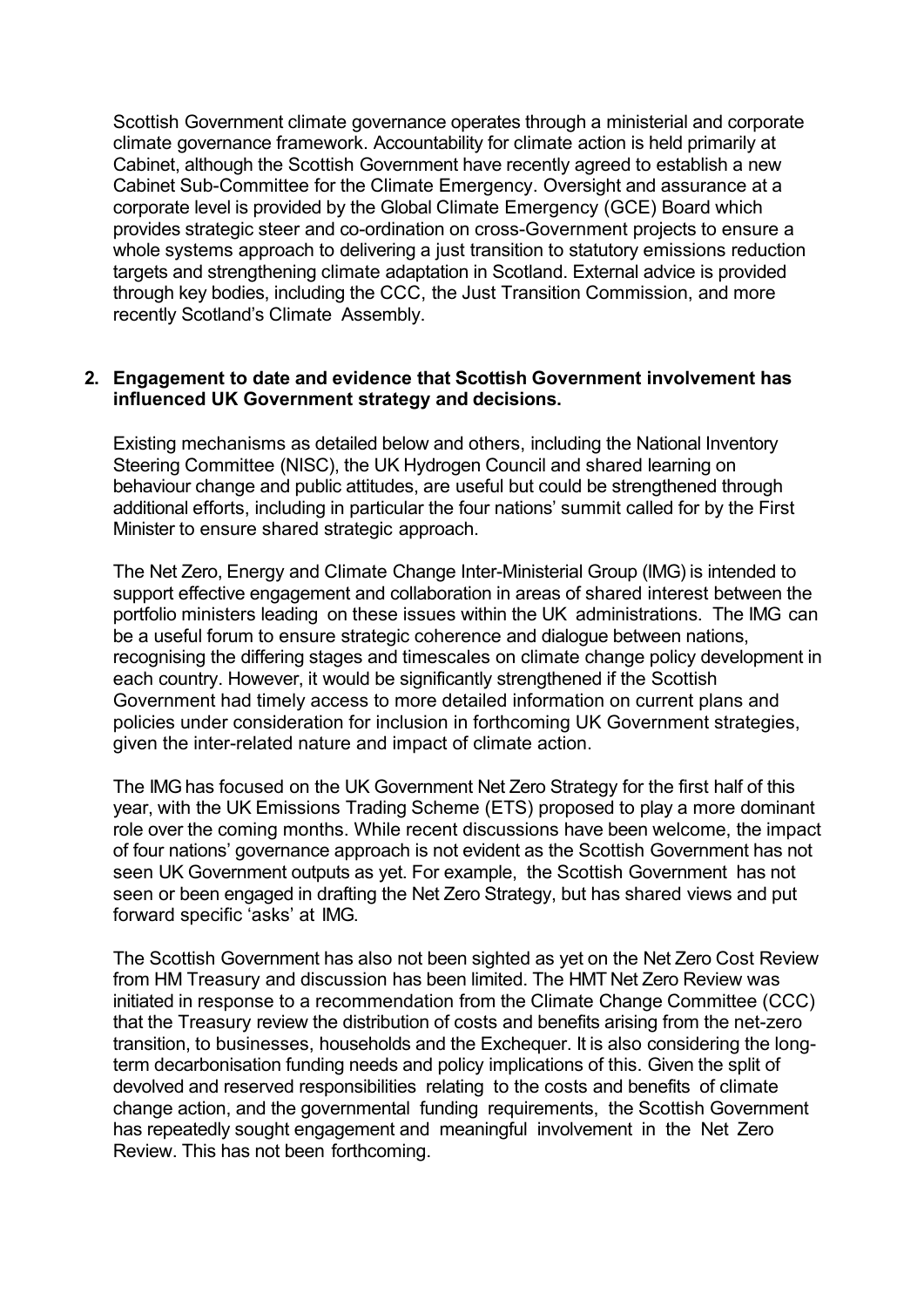The UK Emissions Trading Scheme (ETS) represents a novel approach to joint working on climate change. The UK ETS covers both devolved and res erved responsibilities, and is founded on the basis of co-ordinated legislation across the four parliaments. A common framework and a joint UK ETS Authority have been established to facilitate governance of the scheme, creating processes for joint decision making and collaboration at both ministerial and official level. However, there are multiple ways in which the UK ETS cuts across other policy areas, which cover both devolved and reserved areas. This has meant that a lack of involvement for the Scottish Government in complementary policy processes, such as the UK Net Zero Strategy, has sometimes made joint decision making within the UK ETS Authority more difficult.

## **3. Scottish Government 'asks' of the UK Government on reserved action to deliver net zero.**

Each of the four nations are currently at different stages in the development of climate targets and plans, with Scotland having recently put in place a revised legal framework to deliver net zero by 2045 at the latest and finalised an updated Climate Change Plan.

Scotland cannot fully achieve our transition to net zero without UK Government action. Both the Scottish Government and UK Government targets are mutually dependent on each other's actions. The UK Government will be required to act in areas that are not devolved, for example, in areas where delivery of the Scottish Government's Climate Change Plan and Energy Strategy are dependent, in part, on UK Government decisions include the development of industrial scale deployment of carbon capture, utilisation, and storage, which depends on decisions relating to funding, regulatory levers, and conservation of critical infrastructure in the North Sea.

While Scotland is using devolved powers in a number of areas to reduce its emissions and adapt to climate change in line with our ambitions and targets, substantial levers are controlled by the UK Government. In particular, the Scottish Government is taking forward significant action to decarbonise the energy sectors, including the gas and electricity grid and development of hydrogen capacity, but does not hold all the levers to do so as aspects of regulation, taxation and policy are reserved to the UK Government. Policies and proposals where competence is not wholly devolved are informed by regular discussions between the Scottish and UK Governments. Some of these policy areas are outlined in the Scottish Government's 2020 update to the Climate Change Plan and second Climate Change Adaptation Programme.

Scottish Ministers have written to the UK Government on a number of issues to urge them to take action. On the 12 August, the First Minister wrote to the UK Prime Minister, calling for a four nations' summit to be convened to discuss how our governments' can work together, both in the run up to COP26 and beyond, to ensure that, individually and collectively, we are providing clear leadership on the response to the global climate emergency. Such a summit would allow discussion of respective plans for achieving a just transition to net zero and, in that context, how we can accelerate the development of renewable and low carbon sources of energy, with consequential benefits to Scotland's own industries and supply chains.